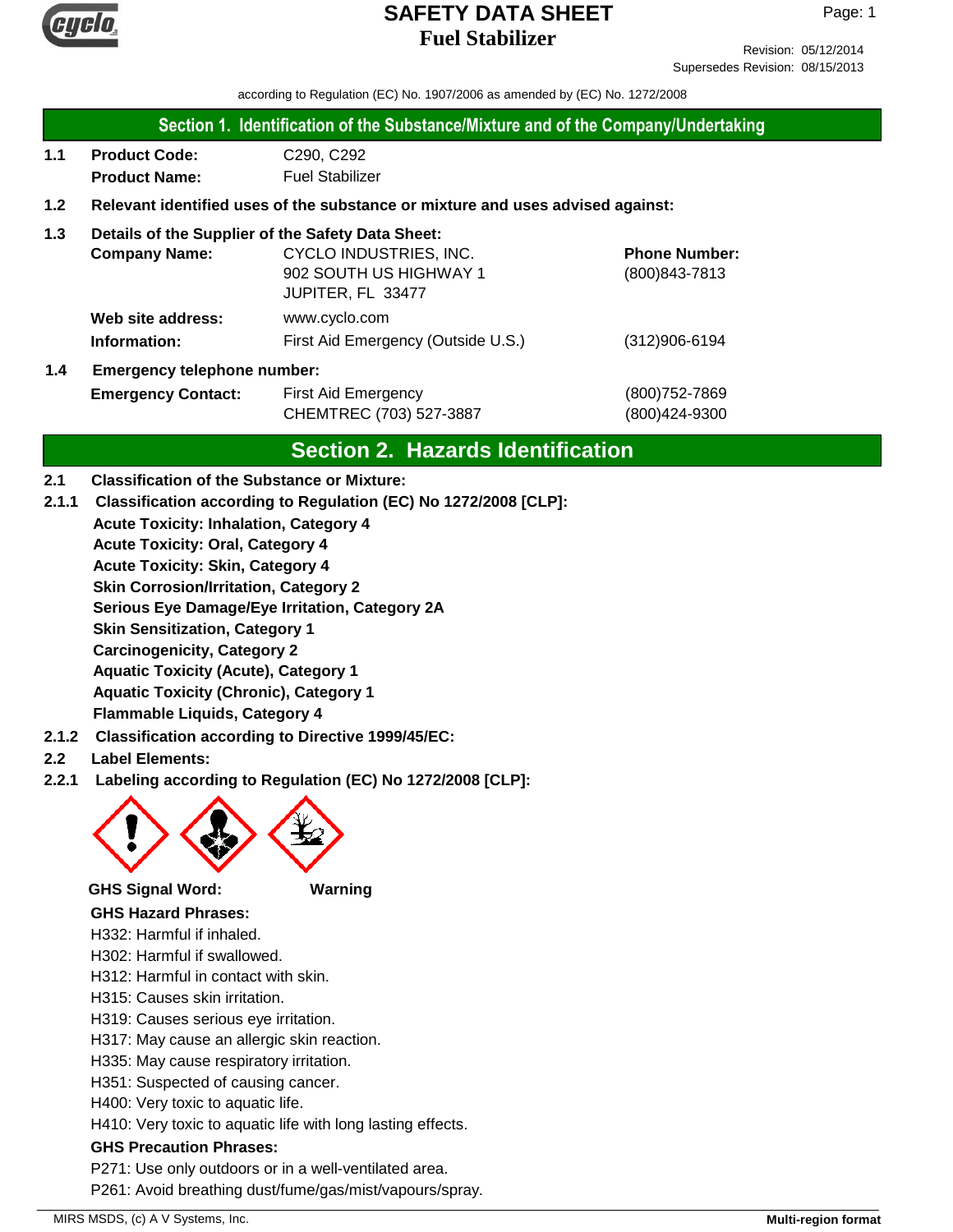

Page: 2

Revision: 05/12/2014 Supersedes Revision: 08/15/2013

P264: Wash hands thoroughly after handling.

P270: Do not eat, drink or smoke when using this product.

P280: Wear protective gloves/protective clothing/eye protection/face protection.

P362+364: Take off contaminated clothing and wash it before reuse.

P272: Contaminated work clothing should not be allowed out of the workplace.

P201: Obtain special instructions before use.

P202: Do not handle until all safety precautions have been read and understood.

P281: Use personal protective equipment as required.

P273: Avoid release to the environment.

## **GHS Response Phrases:**

P301+330+331: IF SWALLOWED: Rinse mouth. Do NOT induce vomiting.

P304+340: IF INHALED: Remove victim to fresh air and keep at rest in a position comfortable for breathing. P303+361+353: IF ON SKIN (or hair): Remove/take off immediately all contaminated clothing. Rinse skin with water/shower.

P363: Wash contaminated clothing before reuse.

P305+351+338: IF IN EYES: Rinse cautiously with water for several minutes. Remove contact lenses, if present and easy to do. Continue rinsing.

P309+311: Call a POISON CENTER or doctor/physician if exposed or you feel unwell.

## **GHS Storage and Disposal Phrases:**

P501: Dispose of contents/container in accordance with local/regional/national/international regulation. P405: Store locked up.

## **2.2.2 Labeling according to Directive 1999/45/EC:**



2.3 Adverse Human Health Ingestion: Nausea, vomiting, diarrhea.

**Effects and Symptoms: Inhalation: Shortness of breath, dizziness, fainting.** 

Skin: Redness or burning sensation.

Eyes: Irritation and tearing.

# **Section 3. Composition/Information on Ingredients**

| CAS#       | Hazardous Components (Chemical Name)/<br><b>REACH Registration No.</b>               | <b>Concentration</b> | EC No./<br>EC Index No.   | <b>Risk Phrases/</b><br><b>GHS Classification</b>                                                                                          |
|------------|--------------------------------------------------------------------------------------|----------------------|---------------------------|--------------------------------------------------------------------------------------------------------------------------------------------|
| 68476-30-2 | Fuel oil, no. 2                                                                      | 78.0 - 98.0 %        | 270-671-4<br>649-225-00-1 | Xn; R40<br>Carcinogen 2: H351                                                                                                              |
| 1330-20-7  | Xylene (mixed isomers)                                                               | $< 1.0 \%$           | 215-535-7<br>601-022-00-9 | Xn; R10-20/21-38<br>Flam. Liq. 3: H226<br>Acute Tox.(D) 4: H312<br>Skin Corr. 2: H315<br>Acute Tox.(I) 4: H332                             |
| 128-39-2   | Butyl phenol, (2,6-Di-t-)                                                            | < 1.0 %              | 204-884-0<br>NA.          | N; Xi; R43-51/53-36/37/38<br>Skin Corr. 2: H315<br>Aquatic (A) 1: H400<br>Aquatic (C) 1: H410                                              |
| 94-91-7    | Phenol, 2, 2'-(1-methyl-1, 2-ethanediyl) bis (nitrilomethyl $< 1.0 \%$<br>idyne)bis- |                      | 202-374-2<br><b>NA</b>    | No phrases apply.<br>Flam. Lig. 3: H226<br>Acute Tox.(O) 4: H302<br><b>Skin Sens. 1: H317</b><br>Skin Corr. 2: H315<br>Eye Damage 2A: H319 |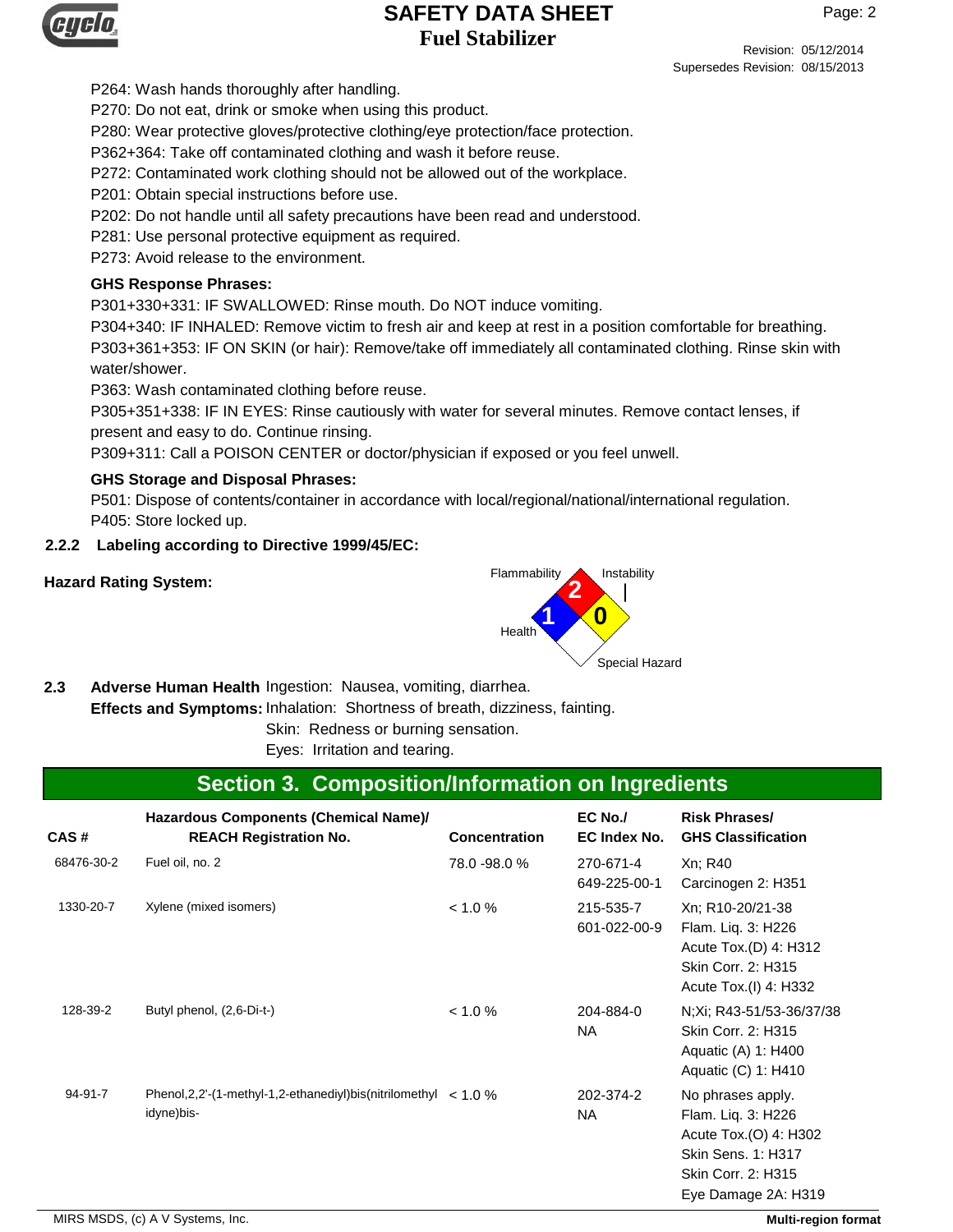Gyclo

Revision: 05/12/2014

Supersedes Revision: 08/15/2013

| Flam. Liq. 2: H225<br>601-023-00-4<br>2,4,6-Tri-tert-butylphenol<br>< 0.018 %<br>732-26-3<br>211-989-5<br><b>NA</b><br><b>Section 4. First Aid Measures</b><br>Description of First Aidlf swallowed, do not induce vomiting. If affected person is fully conscious, give one glass<br>4.1<br>of water to drink. Never give anything by mouth to an unconscious person. If inhaled,<br><b>Measures:</b><br>remove to fresh air. If not breathing, give artificial respiration. If breathing is difficult, give<br>oxygen. In case of skin contact, immediately flush skin with plenty of water for at least 15<br>minutes while removing contaminated clothing and shoes. If in eyes, rinse cautiously with<br>water for several minutes. Remove contact lenses, if present and easy to do. Continue<br>rinsing. Call physician immediately if adverse reaction occurs.<br>Aspiration hazard if swallowed. Delayed symptoms of chemical pneumonitis may occur<br><b>Note for the Doctor:</b><br>after moderate physical exertion. Observe for a minimum of 48 hours.<br><b>Section 5. Fire Fighting Measures</b><br>Suitable Extinguishing Use water spray (fog), foam, dry chemicals, or carbon dioxide.<br>5.1<br>Media:<br>5.2<br>Combustible liquid and vapor. Vapor may cause flash fire. Vapors may accumulate in<br><b>Flammable Properties</b><br>low or confined areas, travel considerable distance to source of ignition, and flash back.<br>and Hazards:<br>Runoff to sewer may cause fire or explosion hazard.<br>66.00 C (150.8 F) Method Used: Pensky-Marten Closed Cup<br>Flash Pt:<br>LEL: 0.6<br><b>UEL: 4.7</b><br><b>Explosive Limits:</b><br><b>Autoignition Pt:</b><br>~ 257.00 C (494.6 F)<br>As in any fire, wear a self-contained breathing apparatus in pressure-demand,<br>5.3<br><b>Fire Fighting</b><br>MSHA/NIOSH (approved or equivalent), and full protective gear.<br><b>Instructions:</b><br><b>Section 6. Accidental Release Measures</b><br>6.3<br><b>Methods and Material</b><br>Personal protection: Immediately contact emergency personnel. Eliminate all ignition<br>sources. Keep unnecessary personnel away. Do not touch or walk through spilled<br><b>For Containment and</b><br><b>Cleaning Up:</b><br>material.<br>Environmental Precautions and Clean-Up Methods: Contain spilled material. For small<br>spills, add adsorbent (soil, sand, oil-dri) and use a non-sparking shovel or other means<br>to transfer material to a sealed, appropriate, and labeled, container for disposal. For<br>large spills, dike spilled material to ensure runoff does not reach a sewer, drain, or<br>waterway. Place spilled material in an in an appropriate and labeled container for<br>disposal. Minimize contact of spilled material with soils to prevent runoff to surface<br>waters.<br><b>Section 7. Handling and Storage</b><br>Keep away from heat, sparks, and flame. Avoid contact with eyes, skin, and clothing. Do<br>7.1<br><b>Precautions To Be</b><br>not ingest. Avoid breathing vapor or mist. Use only with adequate ventilation. Wash<br><b>Taken in Handling:</b><br>thoroughly after handling. To avoid fire or explosion, dissipate static electricity during<br>transfer by grounding and bonding containers and equipment before transferring material.<br>Use explosion proof electrical equipment, including ventilation, lighting, and handling<br>equipment. Keep out of the reach of children.<br>MIRS MSDS, (c) A V Systems, Inc. |                                                                                                  |         |              |                |
|--------------------------------------------------------------------------------------------------------------------------------------------------------------------------------------------------------------------------------------------------------------------------------------------------------------------------------------------------------------------------------------------------------------------------------------------------------------------------------------------------------------------------------------------------------------------------------------------------------------------------------------------------------------------------------------------------------------------------------------------------------------------------------------------------------------------------------------------------------------------------------------------------------------------------------------------------------------------------------------------------------------------------------------------------------------------------------------------------------------------------------------------------------------------------------------------------------------------------------------------------------------------------------------------------------------------------------------------------------------------------------------------------------------------------------------------------------------------------------------------------------------------------------------------------------------------------------------------------------------------------------------------------------------------------------------------------------------------------------------------------------------------------------------------------------------------------------------------------------------------------------------------------------------------------------------------------------------------------------------------------------------------------------------------------------------------------------------------------------------------------------------------------------------------------------------------------------------------------------------------------------------------------------------------------------------------------------------------------------------------------------------------------------------------------------------------------------------------------------------------------------------------------------------------------------------------------------------------------------------------------------------------------------------------------------------------------------------------------------------------------------------------------------------------------------------------------------------------------------------------------------------------------------------------------------------------------------------------------------------------------------------------------------------------------------------------------------------------------------------------------------------------------------------------------------------------------------------------------------------------------------------------------------------------------------------------------------------------------------------------------------------------------------------------------------------------------------------------------------------------------------|--------------------------------------------------------------------------------------------------|---------|--------------|----------------|
|                                                                                                                                                                                                                                                                                                                                                                                                                                                                                                                                                                                                                                                                                                                                                                                                                                                                                                                                                                                                                                                                                                                                                                                                                                                                                                                                                                                                                                                                                                                                                                                                                                                                                                                                                                                                                                                                                                                                                                                                                                                                                                                                                                                                                                                                                                                                                                                                                                                                                                                                                                                                                                                                                                                                                                                                                                                                                                                                                                                                                                                                                                                                                                                                                                                                                                                                                                                                                                                                                                        | <b>Multi-region format</b>                                                                       |         |              |                |
|                                                                                                                                                                                                                                                                                                                                                                                                                                                                                                                                                                                                                                                                                                                                                                                                                                                                                                                                                                                                                                                                                                                                                                                                                                                                                                                                                                                                                                                                                                                                                                                                                                                                                                                                                                                                                                                                                                                                                                                                                                                                                                                                                                                                                                                                                                                                                                                                                                                                                                                                                                                                                                                                                                                                                                                                                                                                                                                                                                                                                                                                                                                                                                                                                                                                                                                                                                                                                                                                                                        |                                                                                                  |         |              |                |
|                                                                                                                                                                                                                                                                                                                                                                                                                                                                                                                                                                                                                                                                                                                                                                                                                                                                                                                                                                                                                                                                                                                                                                                                                                                                                                                                                                                                                                                                                                                                                                                                                                                                                                                                                                                                                                                                                                                                                                                                                                                                                                                                                                                                                                                                                                                                                                                                                                                                                                                                                                                                                                                                                                                                                                                                                                                                                                                                                                                                                                                                                                                                                                                                                                                                                                                                                                                                                                                                                                        |                                                                                                  |         |              |                |
|                                                                                                                                                                                                                                                                                                                                                                                                                                                                                                                                                                                                                                                                                                                                                                                                                                                                                                                                                                                                                                                                                                                                                                                                                                                                                                                                                                                                                                                                                                                                                                                                                                                                                                                                                                                                                                                                                                                                                                                                                                                                                                                                                                                                                                                                                                                                                                                                                                                                                                                                                                                                                                                                                                                                                                                                                                                                                                                                                                                                                                                                                                                                                                                                                                                                                                                                                                                                                                                                                                        |                                                                                                  |         |              |                |
|                                                                                                                                                                                                                                                                                                                                                                                                                                                                                                                                                                                                                                                                                                                                                                                                                                                                                                                                                                                                                                                                                                                                                                                                                                                                                                                                                                                                                                                                                                                                                                                                                                                                                                                                                                                                                                                                                                                                                                                                                                                                                                                                                                                                                                                                                                                                                                                                                                                                                                                                                                                                                                                                                                                                                                                                                                                                                                                                                                                                                                                                                                                                                                                                                                                                                                                                                                                                                                                                                                        |                                                                                                  |         |              |                |
|                                                                                                                                                                                                                                                                                                                                                                                                                                                                                                                                                                                                                                                                                                                                                                                                                                                                                                                                                                                                                                                                                                                                                                                                                                                                                                                                                                                                                                                                                                                                                                                                                                                                                                                                                                                                                                                                                                                                                                                                                                                                                                                                                                                                                                                                                                                                                                                                                                                                                                                                                                                                                                                                                                                                                                                                                                                                                                                                                                                                                                                                                                                                                                                                                                                                                                                                                                                                                                                                                                        |                                                                                                  |         |              |                |
|                                                                                                                                                                                                                                                                                                                                                                                                                                                                                                                                                                                                                                                                                                                                                                                                                                                                                                                                                                                                                                                                                                                                                                                                                                                                                                                                                                                                                                                                                                                                                                                                                                                                                                                                                                                                                                                                                                                                                                                                                                                                                                                                                                                                                                                                                                                                                                                                                                                                                                                                                                                                                                                                                                                                                                                                                                                                                                                                                                                                                                                                                                                                                                                                                                                                                                                                                                                                                                                                                                        |                                                                                                  |         |              |                |
|                                                                                                                                                                                                                                                                                                                                                                                                                                                                                                                                                                                                                                                                                                                                                                                                                                                                                                                                                                                                                                                                                                                                                                                                                                                                                                                                                                                                                                                                                                                                                                                                                                                                                                                                                                                                                                                                                                                                                                                                                                                                                                                                                                                                                                                                                                                                                                                                                                                                                                                                                                                                                                                                                                                                                                                                                                                                                                                                                                                                                                                                                                                                                                                                                                                                                                                                                                                                                                                                                                        |                                                                                                  |         |              |                |
|                                                                                                                                                                                                                                                                                                                                                                                                                                                                                                                                                                                                                                                                                                                                                                                                                                                                                                                                                                                                                                                                                                                                                                                                                                                                                                                                                                                                                                                                                                                                                                                                                                                                                                                                                                                                                                                                                                                                                                                                                                                                                                                                                                                                                                                                                                                                                                                                                                                                                                                                                                                                                                                                                                                                                                                                                                                                                                                                                                                                                                                                                                                                                                                                                                                                                                                                                                                                                                                                                                        |                                                                                                  |         |              |                |
|                                                                                                                                                                                                                                                                                                                                                                                                                                                                                                                                                                                                                                                                                                                                                                                                                                                                                                                                                                                                                                                                                                                                                                                                                                                                                                                                                                                                                                                                                                                                                                                                                                                                                                                                                                                                                                                                                                                                                                                                                                                                                                                                                                                                                                                                                                                                                                                                                                                                                                                                                                                                                                                                                                                                                                                                                                                                                                                                                                                                                                                                                                                                                                                                                                                                                                                                                                                                                                                                                                        |                                                                                                  |         |              |                |
|                                                                                                                                                                                                                                                                                                                                                                                                                                                                                                                                                                                                                                                                                                                                                                                                                                                                                                                                                                                                                                                                                                                                                                                                                                                                                                                                                                                                                                                                                                                                                                                                                                                                                                                                                                                                                                                                                                                                                                                                                                                                                                                                                                                                                                                                                                                                                                                                                                                                                                                                                                                                                                                                                                                                                                                                                                                                                                                                                                                                                                                                                                                                                                                                                                                                                                                                                                                                                                                                                                        |                                                                                                  |         |              |                |
|                                                                                                                                                                                                                                                                                                                                                                                                                                                                                                                                                                                                                                                                                                                                                                                                                                                                                                                                                                                                                                                                                                                                                                                                                                                                                                                                                                                                                                                                                                                                                                                                                                                                                                                                                                                                                                                                                                                                                                                                                                                                                                                                                                                                                                                                                                                                                                                                                                                                                                                                                                                                                                                                                                                                                                                                                                                                                                                                                                                                                                                                                                                                                                                                                                                                                                                                                                                                                                                                                                        |                                                                                                  |         |              |                |
|                                                                                                                                                                                                                                                                                                                                                                                                                                                                                                                                                                                                                                                                                                                                                                                                                                                                                                                                                                                                                                                                                                                                                                                                                                                                                                                                                                                                                                                                                                                                                                                                                                                                                                                                                                                                                                                                                                                                                                                                                                                                                                                                                                                                                                                                                                                                                                                                                                                                                                                                                                                                                                                                                                                                                                                                                                                                                                                                                                                                                                                                                                                                                                                                                                                                                                                                                                                                                                                                                                        |                                                                                                  |         |              |                |
|                                                                                                                                                                                                                                                                                                                                                                                                                                                                                                                                                                                                                                                                                                                                                                                                                                                                                                                                                                                                                                                                                                                                                                                                                                                                                                                                                                                                                                                                                                                                                                                                                                                                                                                                                                                                                                                                                                                                                                                                                                                                                                                                                                                                                                                                                                                                                                                                                                                                                                                                                                                                                                                                                                                                                                                                                                                                                                                                                                                                                                                                                                                                                                                                                                                                                                                                                                                                                                                                                                        |                                                                                                  |         |              |                |
|                                                                                                                                                                                                                                                                                                                                                                                                                                                                                                                                                                                                                                                                                                                                                                                                                                                                                                                                                                                                                                                                                                                                                                                                                                                                                                                                                                                                                                                                                                                                                                                                                                                                                                                                                                                                                                                                                                                                                                                                                                                                                                                                                                                                                                                                                                                                                                                                                                                                                                                                                                                                                                                                                                                                                                                                                                                                                                                                                                                                                                                                                                                                                                                                                                                                                                                                                                                                                                                                                                        |                                                                                                  |         |              |                |
|                                                                                                                                                                                                                                                                                                                                                                                                                                                                                                                                                                                                                                                                                                                                                                                                                                                                                                                                                                                                                                                                                                                                                                                                                                                                                                                                                                                                                                                                                                                                                                                                                                                                                                                                                                                                                                                                                                                                                                                                                                                                                                                                                                                                                                                                                                                                                                                                                                                                                                                                                                                                                                                                                                                                                                                                                                                                                                                                                                                                                                                                                                                                                                                                                                                                                                                                                                                                                                                                                                        | Xn;N; R22-43-50/53-36/37/38<br>Eye Damage 2A: H319<br>Aquatic (A) 1: H400<br>Aquatic (C) 1: H410 |         |              |                |
| Aquatic (C) 3: H412                                                                                                                                                                                                                                                                                                                                                                                                                                                                                                                                                                                                                                                                                                                                                                                                                                                                                                                                                                                                                                                                                                                                                                                                                                                                                                                                                                                                                                                                                                                                                                                                                                                                                                                                                                                                                                                                                                                                                                                                                                                                                                                                                                                                                                                                                                                                                                                                                                                                                                                                                                                                                                                                                                                                                                                                                                                                                                                                                                                                                                                                                                                                                                                                                                                                                                                                                                                                                                                                                    | F; Xn; R11-20<br>202-849-4<br>Acute Tox.(I) 4: H332                                              | < 0.2 % | Ethylbenzene | $100 - 41 - 4$ |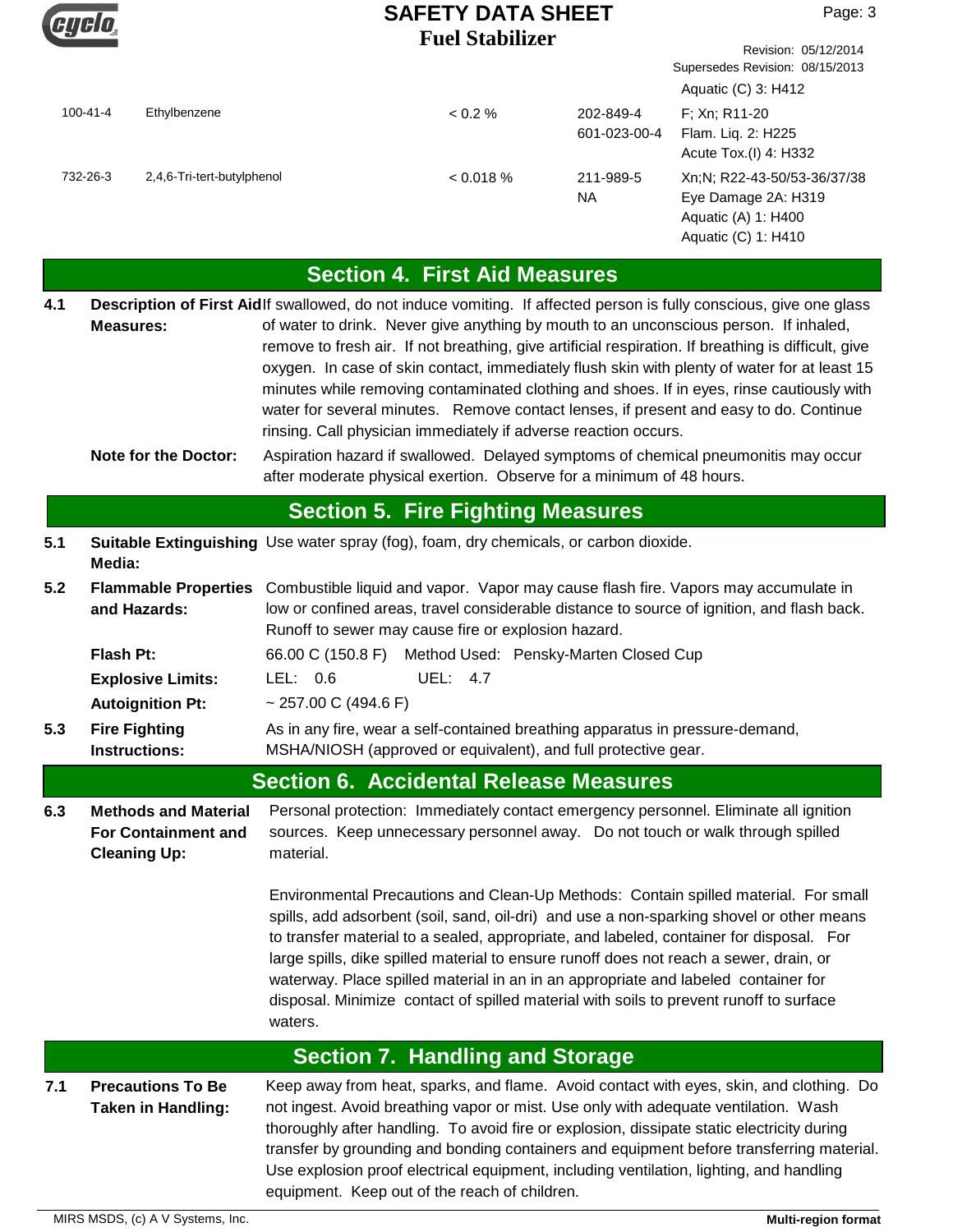

#### Revision: 05/12/2014 Supersedes Revision: 08/15/2013

**Precautions To Be Taken in Storing:**

**7.2** Precautions To Be Store in a segregated and approved area. Keep container tightly closed and sealed until ready for use. Avoid all possible sources of ignition (spark or flame). Keep container in a well ventilated place. Store locked up.

# **Section 8. Exposure Controls/Personal Protection**

| 8.1            | <b>Exposure Parameters:</b>                                              |                                                       |                                                       |                                   |
|----------------|--------------------------------------------------------------------------|-------------------------------------------------------|-------------------------------------------------------|-----------------------------------|
| CAS#           | <b>Partial Chemical Name</b>                                             | <b>Britain EH40</b>                                   | <b>France VL</b>                                      | <b>Europe</b>                     |
| 68476-30-2     | Fuel oil, no. 2                                                          | No data.                                              | No data.                                              | No data.                          |
| 1330-20-7      | Xylene (mixed isomers)                                                   | TWA: 220 mg/m3 (50 ppm)<br>STEL: 441 mg/m3 (100 ppm)  | TWA: 221 mg/m3 (50 ppm)<br>STEL: 442 mg/m3 (100 ppm)  | TWA: 221 mg/m3<br>STEL: 442 mg/m3 |
| 128-39-2       | Butyl phenol, (2,6-Di-t-)                                                | No data.                                              | No data.                                              | No data.                          |
| $94-91-7$      | Phenol, 2, 2'-(1-methyl-1, 2-ethanediyl) bi<br>s(nitrilomethylidyne)bis- | No data.                                              | No data.                                              | No data.                          |
| $100 - 41 - 4$ | Ethylbenzene                                                             | TWA: 441 mg/m3 (100 ppm)<br>STEL: 552 mg/m3 (125 ppm) | TWA: 88.4 mg/m3 (20 ppm)<br>STEL: 442 mg/m3 (100 ppm) | TWA: 442 mg/m3<br>STEL: 884 mg/m3 |
| 732-26-3       | 2,4,6-Tri-tert-butylphenol                                               | No data.                                              | No data.                                              | No data.                          |
| CAS#           | <b>Partial Chemical Name</b>                                             | <b>OSHA TWA</b>                                       | <b>ACGIH TWA</b>                                      | <b>Other Limits</b>               |
| 68476-30-2     | Fuel oil, no. 2                                                          | No data.                                              | TLV: 100 mg/m3                                        | No data.                          |
| 1330-20-7      | Xylene (mixed isomers)                                                   | PEL: 100 ppm                                          | TLV: 100 ppm<br>STEL: 150 ppm                         | No data.                          |
| 128-39-2       | Butyl phenol, (2,6-Di-t-)                                                | No data.                                              | No data.                                              | No data.                          |
| 94-91-7        | Phenol, 2, 2'-(1-methyl-1, 2-ethanediyl) bi<br>s(nitrilomethylidyne)bis- | No data.                                              | No data.                                              | No data.                          |
| $100 - 41 - 4$ | Ethylbenzene                                                             | PEL: 100 ppm                                          | TLV: 100 ppm<br>STEL: 125 ppm                         | No data.                          |
| 732-26-3       | 2,4,6-Tri-tert-butylphenol                                               | No data.                                              | No data.                                              | No data.                          |
| 8.2            | <b>Exposure Controls:</b>                                                |                                                       |                                                       |                                   |
|                |                                                                          |                                                       |                                                       |                                   |

**8.2.1 Engineering Controls** Provide exhaust ventilation or other engineering controls to keep the airborne concentrations of vapors below their respective threshold limit value. **(Ventilation etc.):**

## **8.2.2 Personal protection equipment:**

**Respiratory Equipment** Workers with high potential exposure must wear organic vapor respirators. **(Specify Type):** Safety goggles are minimum protection. Goggles with a face shield are required for persons working closely with a potential for splashing. **Eye Protection: Protective Gloves:** Use chemical resistant, impervious gloves. Where contact is likely, wear chemical resistant gloves, a chemical resistant suit and boots. Additional body garments should be based upon the task being performed. **Other Protective Clothing:**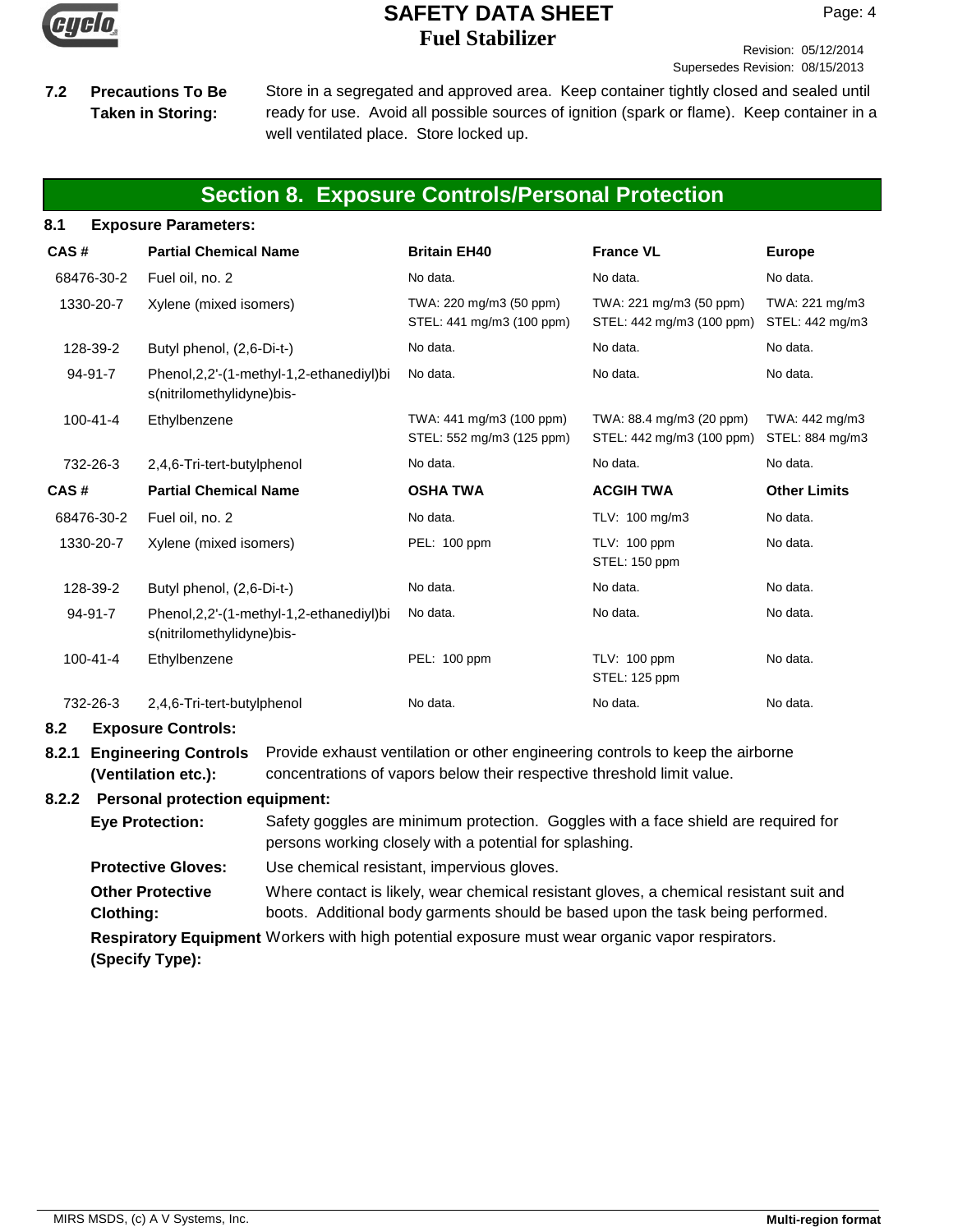

Revision: 05/12/2014 Supersedes Revision: 08/15/2013

|      |                                                              | <b>Section 9. Physical and Chemical Properties</b>               |  |
|------|--------------------------------------------------------------|------------------------------------------------------------------|--|
| 9.1  | <b>Information on Basic Physical and Chemical Properties</b> |                                                                  |  |
|      | <b>Physical States:</b>                                      | [X] Liquid<br>[ ] Gas<br>[ ] Solid                               |  |
|      | <b>Appearance and Odor:</b>                                  | Light red liquid with a slight petroleum odor.                   |  |
|      | <b>Melting Point:</b>                                        | No data.                                                         |  |
|      | <b>Boiling Point:</b>                                        | No data.                                                         |  |
|      | Flash Pt:                                                    | 66.00 C (150.8 F) Method Used: Pensky-Marten Closed Cup          |  |
|      | <b>Evaporation Rate:</b>                                     | No data.                                                         |  |
|      | <b>Explosive Limits:</b>                                     | LEL: 0.6<br><b>UEL: 4.7</b>                                      |  |
|      | Vapor Pressure (vs. Air or                                   | < 2 MM_HG at 20.0 C (68.0 F)                                     |  |
|      | $mm Hg$ ):                                                   |                                                                  |  |
|      | Vapor Density (vs. $Air = 1$ ):                              | No data.                                                         |  |
|      | Specific Gravity (Water = 1):                                | $~1$ - 0.851<br>at 75.0 F (23.9 C)                               |  |
|      | Density:                                                     | 6.9875 LB/GA                                                     |  |
|      | <b>Solubility in Water:</b>                                  | No data.                                                         |  |
|      | <b>Autoignition Pt:</b>                                      | ~ 257.00 C (494.6 F)                                             |  |
|      | <b>Viscosity:</b><br><b>Other Information</b>                | water thin at 25.0 C (77.0 F)                                    |  |
| 9.2  |                                                              |                                                                  |  |
|      | <b>Percent Volatile:</b>                                     | 10.0 % by weight.                                                |  |
|      |                                                              | <b>Section 10. Stability and Reactivity</b>                      |  |
| 10.1 | <b>Reactivity:</b>                                           | No data available.                                               |  |
| 10.2 | <b>Stability:</b>                                            | Unstable [ ]<br>Stable $[X]$                                     |  |
| 10.3 | <b>Conditions To Avoid - No data available.</b>              |                                                                  |  |
|      | <b>Hazardous Reactions:</b>                                  |                                                                  |  |
|      | <b>Possibility of</b>                                        | Will occur [ ]<br>Will not occur [X]                             |  |
|      | <b>Hazardous Reactions:</b>                                  |                                                                  |  |
| 10.4 |                                                              | Conditions To Avoid - High temperatures, sparks and open flames. |  |
|      | Instability:                                                 |                                                                  |  |
| 10.5 | Incompatibility -<br><b>Materials To Avoid:</b>              | Strong oxidizing and reducing agents.                            |  |
| 10.6 | <b>Hazardous</b>                                             | Carbon monoxide and carbon dioxides.                             |  |
|      | <b>Decomposition Or</b>                                      |                                                                  |  |
|      | <b>Byproducts:</b>                                           |                                                                  |  |
|      |                                                              |                                                                  |  |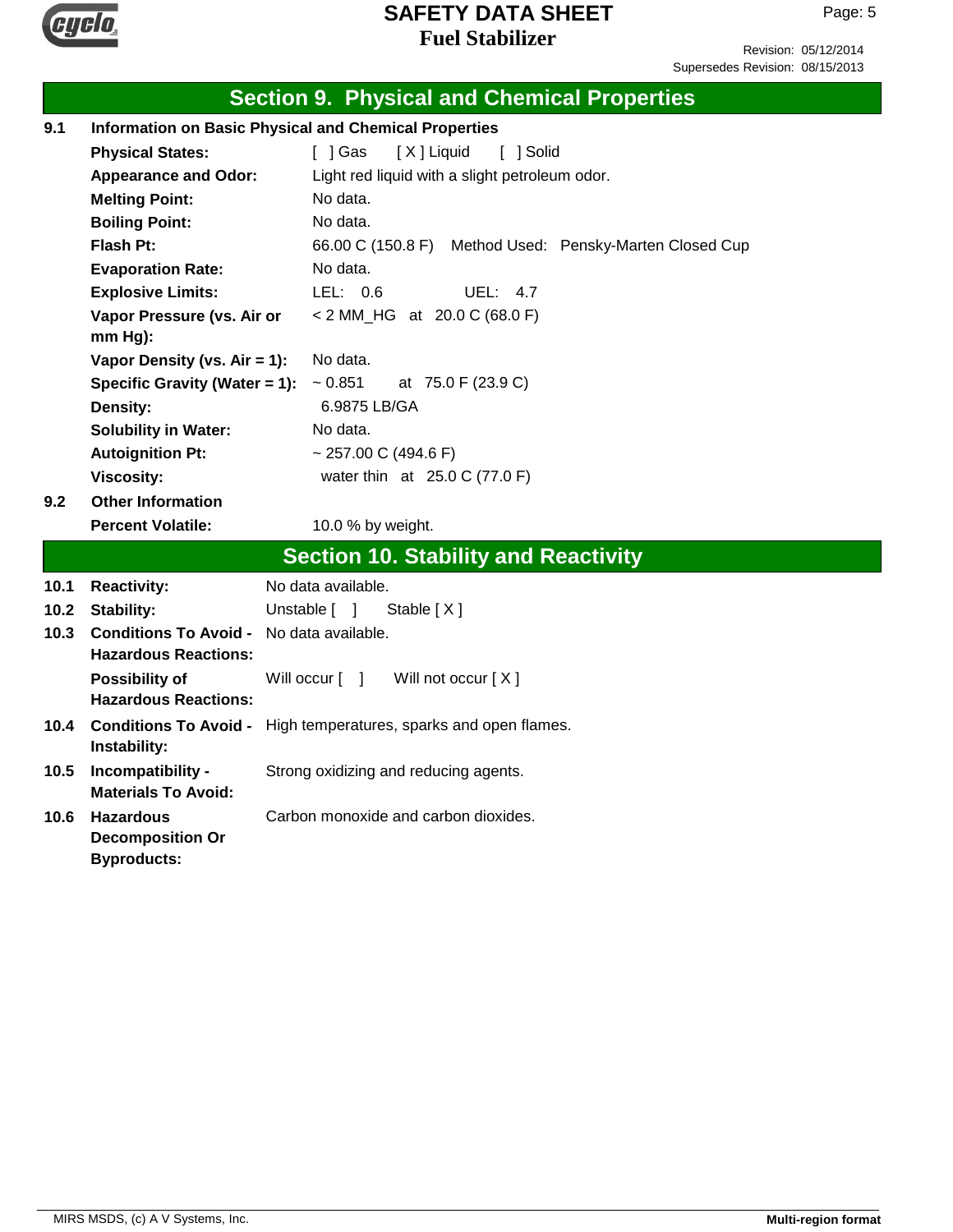

Revision: 05/12/2014 Supersedes Revision: 08/15/2013

|      |                               | <b>Section 11. Toxicological Information</b>                                                                                                                             |
|------|-------------------------------|--------------------------------------------------------------------------------------------------------------------------------------------------------------------------|
| 11.1 | Information on                | No data available.                                                                                                                                                       |
|      | <b>Toxicological Effects:</b> |                                                                                                                                                                          |
|      |                               | CAS# 68476-30-2:                                                                                                                                                         |
|      |                               | Other Studies:, TDLo, Skin, Species: Rabbit, 100.0 ML/KG, 12 D.                                                                                                          |
|      |                               | Results:                                                                                                                                                                 |
|      |                               | Skin and Appendages: Skin: After systemic exposure: Dermatitis, irritative.<br>Nutritional and Gross Metabolic: Weight loss or decreased weight gain.                    |
|      |                               | Related to Chronic Data - death.                                                                                                                                         |
|      |                               | - "Toxicology of Petroleum Hydrocarbons, Proceedings of the Symposium, 1st, 1982,"                                                                                       |
|      |                               | MacFarland, H.N., et al., eds., Washington, DC, American Petroleum Institute, 1983                                                                                       |
|      |                               | Volume, Vol/p/yr: 1,1, 1983                                                                                                                                              |
|      |                               | Acute toxicity, LD50, Oral, Rat, 12.00 GM/KG.                                                                                                                            |
|      |                               | Results:                                                                                                                                                                 |
|      |                               | Behavioral: Somnolence (general depressed activity).                                                                                                                     |
|      |                               | - Advances in Modern Environmental Toxicology., Senate Press, Inc., P.O. Box 252,                                                                                        |
|      |                               | Princeton Junction, NJ 08550, Vol/p/yr: 6,1, 1984                                                                                                                        |
|      |                               | Acute toxicity, LD (Lethal dose), Skin, Species: Rabbit, 5.000 GM/KG.                                                                                                    |
|      |                               | Results:                                                                                                                                                                 |
|      |                               | Behavioral: Tremor.                                                                                                                                                      |
|      |                               | Behavioral: Convulsions or effect on seizure threshold.                                                                                                                  |
|      |                               | - Advances in Modern Environmental Toxicology., Senate Press, Inc., P.O. Box 252,                                                                                        |
|      |                               | Princeton Junction, NJ 08550, Vol/p/yr: 6,1, 1984                                                                                                                        |
|      |                               | Tumorigenic Effects:, TDLo, Skin, Mouse, 243.0 GM/KG, 97 W.                                                                                                              |
|      |                               | Results:                                                                                                                                                                 |
|      |                               | Tumorigenic: Carcinogenic by RTECS criteria.                                                                                                                             |
|      |                               | Skin and Appendages: Other: Tumors.                                                                                                                                      |
|      |                               | - Fundamental and Applied Toxicology., Academic Press, Inc., 1 E. First St., Duluth, MN<br>55802, Vol/p/yr: 9,297, 1987                                                  |
|      |                               | Standard Draize Test, Skin, Species: Rabbit, 500.0 MG, 24 H, Moderate.                                                                                                   |
|      |                               | Results:                                                                                                                                                                 |
|      |                               | Brain and Coverings: Changes in surface EEG.                                                                                                                             |
|      |                               | - "Toxicology of Petroleum Hydrocarbons, Proceedings of the Symposium, 1st, 1982,"<br>MacFarland, H.N., et al., eds., Washington, DC, American Petroleum Institute, 1983 |
|      |                               | Volume, Vol/p/yr: 1,1, 1983                                                                                                                                              |
|      |                               |                                                                                                                                                                          |
|      |                               | Standard Draize Test, Eyes, Species: Rabbit, 100.0 MG, 30 S, Mild.<br>Results:                                                                                           |
|      |                               | Behavioral: Somnolence (general depressed activity).                                                                                                                     |
|      |                               | - "Toxicology of Petroleum Hydrocarbons, Proceedings of the Symposium, 1st, 1982,"                                                                                       |
|      |                               | MacFarland, H.N., et al., eds., Washington, DC, American Petroleum Institute, 1983                                                                                       |
|      |                               | Volume, Vol/p/yr: 1,1, 1983                                                                                                                                              |
|      | <b>Chronic Toxicological</b>  |                                                                                                                                                                          |
|      | Effects:                      |                                                                                                                                                                          |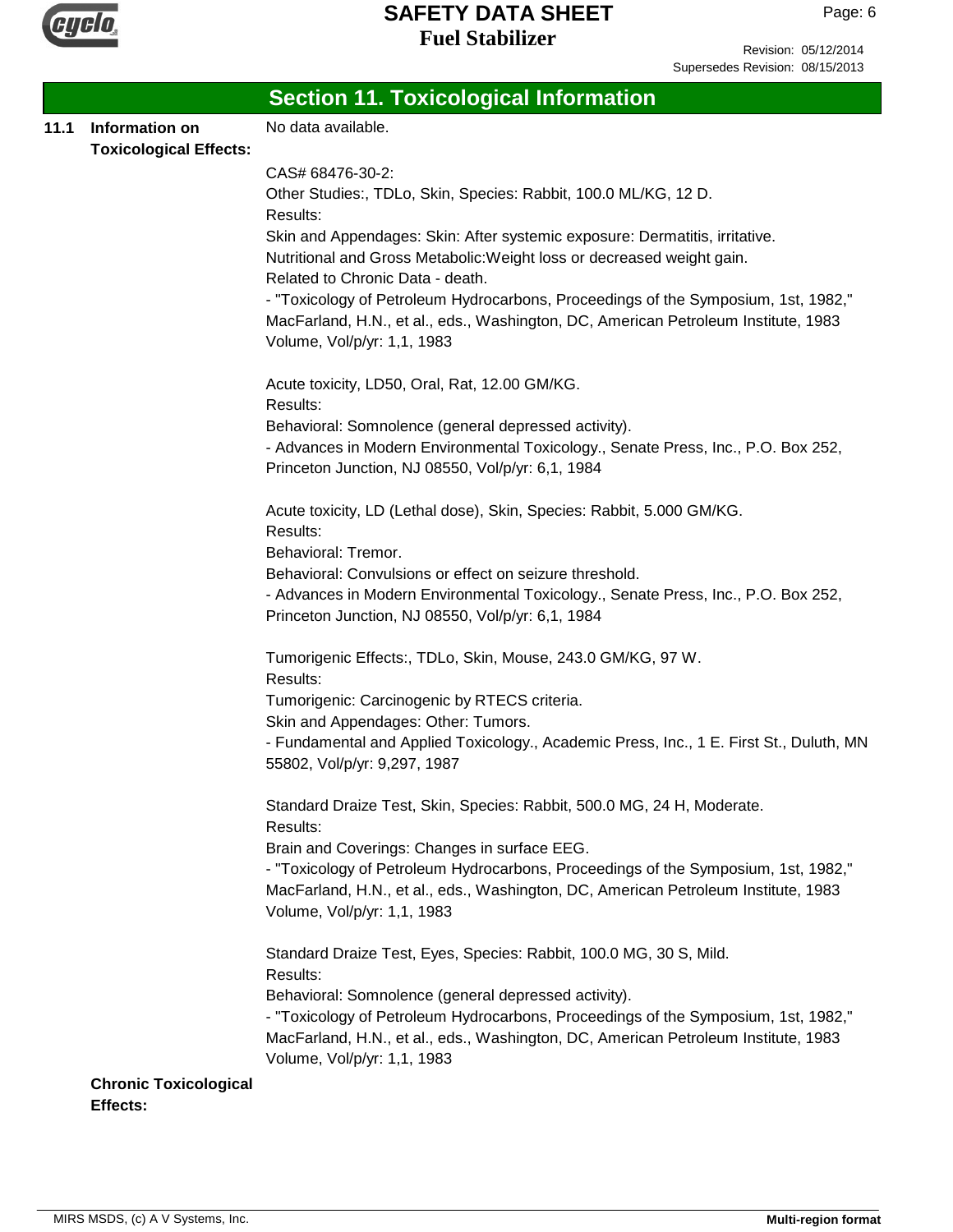

Supersedes Revision: 08/15/2013

| CAS#           | <b>Hazardous Components (Chemical Name)</b>                               | <b>NTP</b> | <b>IARC</b> | <b>ACGIH</b> | <b>OSHA</b> |
|----------------|---------------------------------------------------------------------------|------------|-------------|--------------|-------------|
| 68476-30-2     | Fuel oil, no. 2                                                           | n.a.       | 2Β          | A3           | n.a.        |
| 1330-20-7      | Xylene (mixed isomers)                                                    | n.a.       | 3           | A4           | n.a.        |
| 128-39-2       | Butyl phenol, (2,6-Di-t-)                                                 | n.a.       | n.a.        | n.a.         | n.a.        |
| $94 - 91 - 7$  | Phenol, 2, 2'-(1-methyl-1, 2-ethanediyl) bis (nitrilomethylidyne)<br>bis- | n.a.       | n.a.        | n.a.         | n.a.        |
| $100 - 41 - 4$ | Ethylbenzene                                                              | n.a.       | 2Β          | A3           | n.a.        |
| 732-26-3       | 2,4,6-Tri-tert-butylphenol                                                | n.a.       | n.a.        | n.a.         | n.a.        |

# **Section 12. Ecological Information**

# **Section 13. Disposal Considerations**

# **Section 14. Transport Information**

### **14.1 LAND TRANSPORT (US DOT):**

**DOT Proper Shipping Name:** Not-Restricted **DOT Hazard Class: UN/NA Number:**

### **14.1 LAND TRANSPORT (European ADR/RID):**

**ADR/RID Shipping Name:** Not-Restricted **UN Number: Hazard Class:**

#### **14.2 MARINE TRANSPORT (IMDG/IMO):**

**IMDG/IMO Shipping Name:** Not-Restricted **UN Number: Packing Group: Packing Group: Hazard Class:**

|            |                                                                           | <b>Marine Pollutant:</b>           |                                    | No                                                                                                                                                                           |
|------------|---------------------------------------------------------------------------|------------------------------------|------------------------------------|------------------------------------------------------------------------------------------------------------------------------------------------------------------------------|
|            | <b>Section 15. Regulatory Information</b>                                 |                                    |                                    |                                                                                                                                                                              |
|            | EPA SARA (Superfund Amendments and Reauthorization Act of 1986) Lists     |                                    |                                    |                                                                                                                                                                              |
| CAS#       | <b>Hazardous Components (Chemical Name)</b>                               | S. 302 (EHS)                       | <b>S. 304 RQ</b>                   | S. 313 (TRI)                                                                                                                                                                 |
| 68476-30-2 | Fuel oil, no. 2                                                           | No                                 | No                                 | No                                                                                                                                                                           |
| 1330-20-7  | Xylene (mixed isomers)                                                    | No                                 | <b>Yes 100 LB</b>                  | Yes                                                                                                                                                                          |
| 128-39-2   | Butyl phenol, (2,6-Di-t-)                                                 | No                                 | No                                 | No                                                                                                                                                                           |
| 94-91-7    | Phenol, 2, 2'-(1-methyl-1, 2-ethanediyl) bis (nitrilome<br>thylidyne)bis- | No.                                | No                                 | No                                                                                                                                                                           |
| 100-41-4   | Ethylbenzene                                                              | No                                 | <b>Yes 1000 LB</b>                 | Yes                                                                                                                                                                          |
| 732-26-3   | 2,4,6-Tri-tert-butylphenol                                                | No.                                | No                                 | No                                                                                                                                                                           |
| CAS#       | <b>Hazardous Components (Chemical Name)</b>                               | <b>Other US EPA or State Lists</b> |                                    |                                                                                                                                                                              |
| 68476-30-2 | Fuel oil, no. 2                                                           |                                    | PA HSL: No; SC TAP: No; WI Air: No | CAA HAP, ODC: No: CWA NPDES: No: TSCA: Inventory: CA<br>PROP.65: No: CA TAC, Title 8: No: MA Oil/HazMat: No: MI<br>CMR, Part 5: No; NC TAP: No; NJ EHS: No; NY Part 597: No; |

**<sup>13.1</sup> Waste Disposal** Disposal should be made in accordance with federal, state and local regulations. **Method:**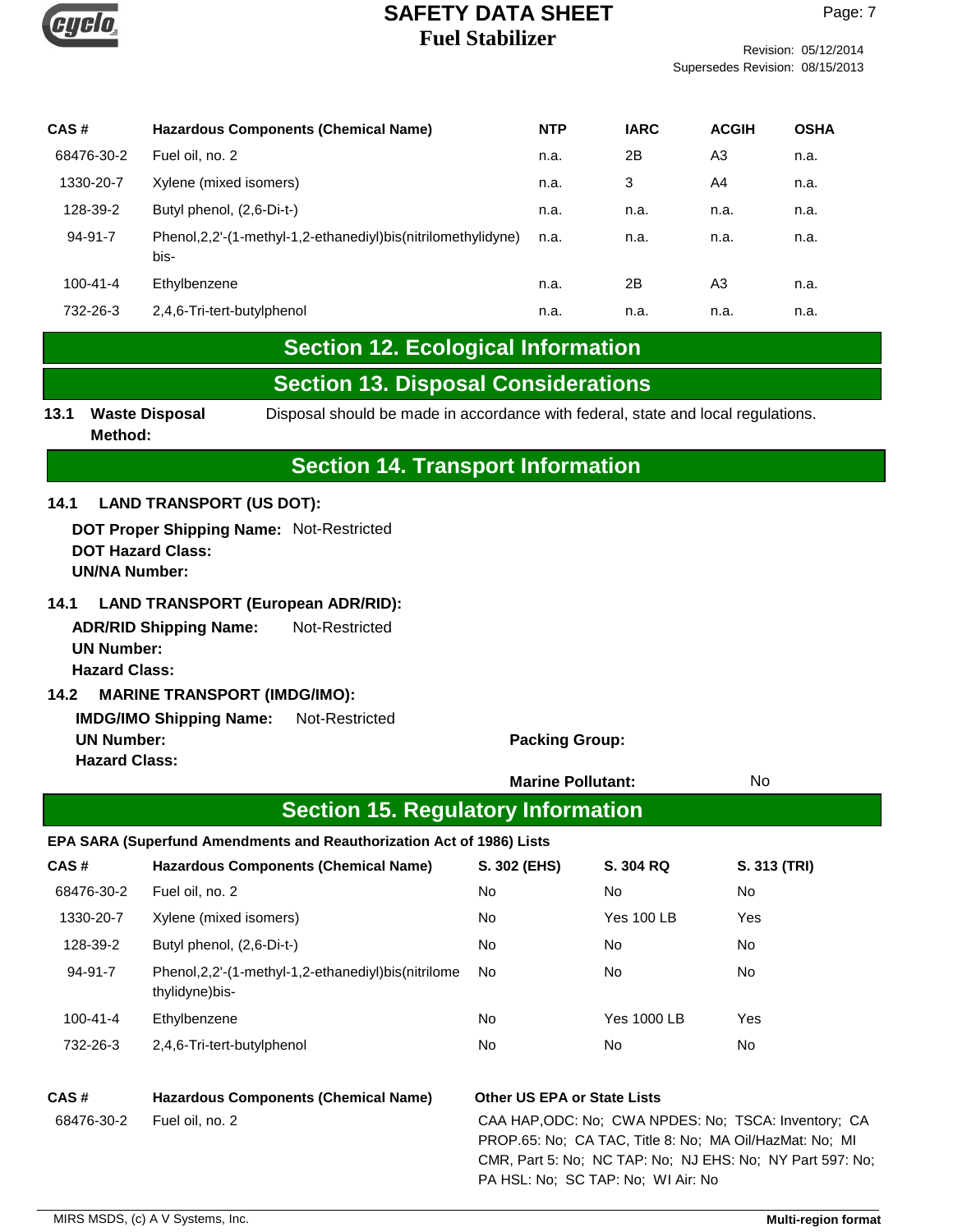

|                |                                                                           | r uvi biavilizēt<br>Revision: 05/12/2014                                                                                                                                                                                                                                                        |
|----------------|---------------------------------------------------------------------------|-------------------------------------------------------------------------------------------------------------------------------------------------------------------------------------------------------------------------------------------------------------------------------------------------|
| 1330-20-7      | Xylene (mixed isomers)                                                    | Supersedes Revision: 08/15/2013<br>CAA HAP, ODC: HAP; CWA NPDES: Yes; TSCA: Inventory;<br>CA PROP.65: No; CA TAC, Title 8: TAC, Title 8; MA<br>Oil/HazMat: Yes; MI CMR, Part 5: CMR, Part 5; NC TAP: Yes;<br>NJ EHS: Yes - 2014; NY Part 597: Yes; PA HSL: Yes - E; SC<br>TAP: Yes; WI Air: Yes |
| 128-39-2       | Butyl phenol, (2,6-Di-t-)                                                 | CAA HAP, ODC: No; CWA NPDES: No; TSCA: Inventory, 4<br>Test, 8D TERM; CA PROP.65: No; CA TAC, Title 8: No; MA<br>Oil/HazMat: No; MI CMR, Part 5: No; NC TAP: No; NJ EHS:<br>No; NY Part 597: No; PA HSL: No; SC TAP: No; WI Air: No                                                             |
| 94-91-7        | Phenol, 2, 2'-(1-methyl-1, 2-ethanediyl) bis (nitrilome<br>thylidyne)bis- | CAA HAP, ODC: No; CWA NPDES: No; TSCA: Inventory; CA<br>PROP.65: No; CA TAC, Title 8: No; MA Oil/HazMat: No; MI<br>CMR, Part 5: No; NC TAP: No; NJ EHS: No; NY Part 597: No;<br>PA HSL: No; SC TAP: No; WI Air: No                                                                              |
| $100 - 41 - 4$ | Ethylbenzene                                                              | CAA HAP, ODC: HAP; CWA NPDES: Yes; TSCA: Inventory, 4<br>Test; CA PROP.65: Yes; CA TAC, Title 8: TAC, Title 8; MA<br>Oil/HazMat: Yes; MI CMR, Part 5: Part 5; NC TAP: Yes; NJ<br>EHS: Yes - 0851; NY Part 597: Yes; PA HSL: Yes - E; SC<br>TAP: Yes; WI Air: Yes                                |
| 732-26-3       | 2,4,6-Tri-tert-butylphenol                                                | CAA HAP, ODC: No; CWA NPDES: No; TSCA: Inventory, 4<br>Test, 12(b); CA PROP.65: No; CA TAC, Title 8: No; MA<br>Oil/HazMat: No; MI CMR, Part 5: No; NC TAP: No; NJ EHS:<br>No; NY Part 597: No; PA HSL: No; SC TAP: No; WI Air: No                                                               |
| CAS #          | <b>Hazardous Components (Chemical Name)</b>                               | <b>International Regulatory Lists</b>                                                                                                                                                                                                                                                           |
| 68476-30-2     | Fuel oil, no. 2                                                           | Canadian DSL: Yes; Canadian NDSL: No; Taiwan TCSCA:<br>Yes                                                                                                                                                                                                                                      |
| 1330-20-7      | Xylene (mixed isomers)                                                    | Canadian DSL: Yes; Canadian NDSL: No; Taiwan TCSCA:<br>Yes                                                                                                                                                                                                                                      |
| 128-39-2       | Butyl phenol, (2,6-Di-t-)                                                 | Canadian DSL: Yes; Canadian NDSL: No; Taiwan TCSCA:<br>Yes                                                                                                                                                                                                                                      |
| 94-91-7        | Phenol, 2, 2'-(1-methyl-1, 2-ethanediyl) bis (nitrilome<br>thylidyne)bis- | Canadian DSL: Yes; Canadian NDSL: No; Taiwan TCSCA:<br>Yes                                                                                                                                                                                                                                      |
| $100 - 41 - 4$ | Ethylbenzene                                                              | Canadian DSL: Yes; Canadian NDSL: No; Taiwan TCSCA:<br>Yes - 116-01                                                                                                                                                                                                                             |
| 732-26-3       | 2,4,6-Tri-tert-butylphenol                                                | Canadian DSL: Yes; Canadian NDSL: No; Taiwan TCSCA:<br>Yes                                                                                                                                                                                                                                      |
|                |                                                                           |                                                                                                                                                                                                                                                                                                 |

## **European Community Hazard Symbol codes:**

## **European Community Risk and Safety Phrases:**

No data available.

| <b>Section 16. Other Information</b>    |                                                                                                                                                                                                                                                                                                                                                                                                                                                                                                                                                                                                                                                           |  |  |
|-----------------------------------------|-----------------------------------------------------------------------------------------------------------------------------------------------------------------------------------------------------------------------------------------------------------------------------------------------------------------------------------------------------------------------------------------------------------------------------------------------------------------------------------------------------------------------------------------------------------------------------------------------------------------------------------------------------------|--|--|
| <b>Revision Date:</b>                   | 05/12/2014                                                                                                                                                                                                                                                                                                                                                                                                                                                                                                                                                                                                                                                |  |  |
| <b>This Product:</b>                    | Additional Information About EPA Fuel Additive Registration No. 0053                                                                                                                                                                                                                                                                                                                                                                                                                                                                                                                                                                                      |  |  |
| <b>Company Policy or</b><br>Disclaimer: | Cyclo Industries, Inc. provides the information contained herein in good faith but makes<br>no representation as to its comprehensiveness or accuracy. Individuals receiving this<br>information must exercise their independent judgment in determining its appropriateness<br>for a particular purpose. Cyclo Industries, Inc. makes no representations or warranties,<br>either expressed or implied, of merchantability, fitness for a particular purpose with<br>respect to the information set forth herein or to the product to which the information<br>refers. Accordingly, Cyclo Industries, Inc. will not be responsible for damages resulting |  |  |